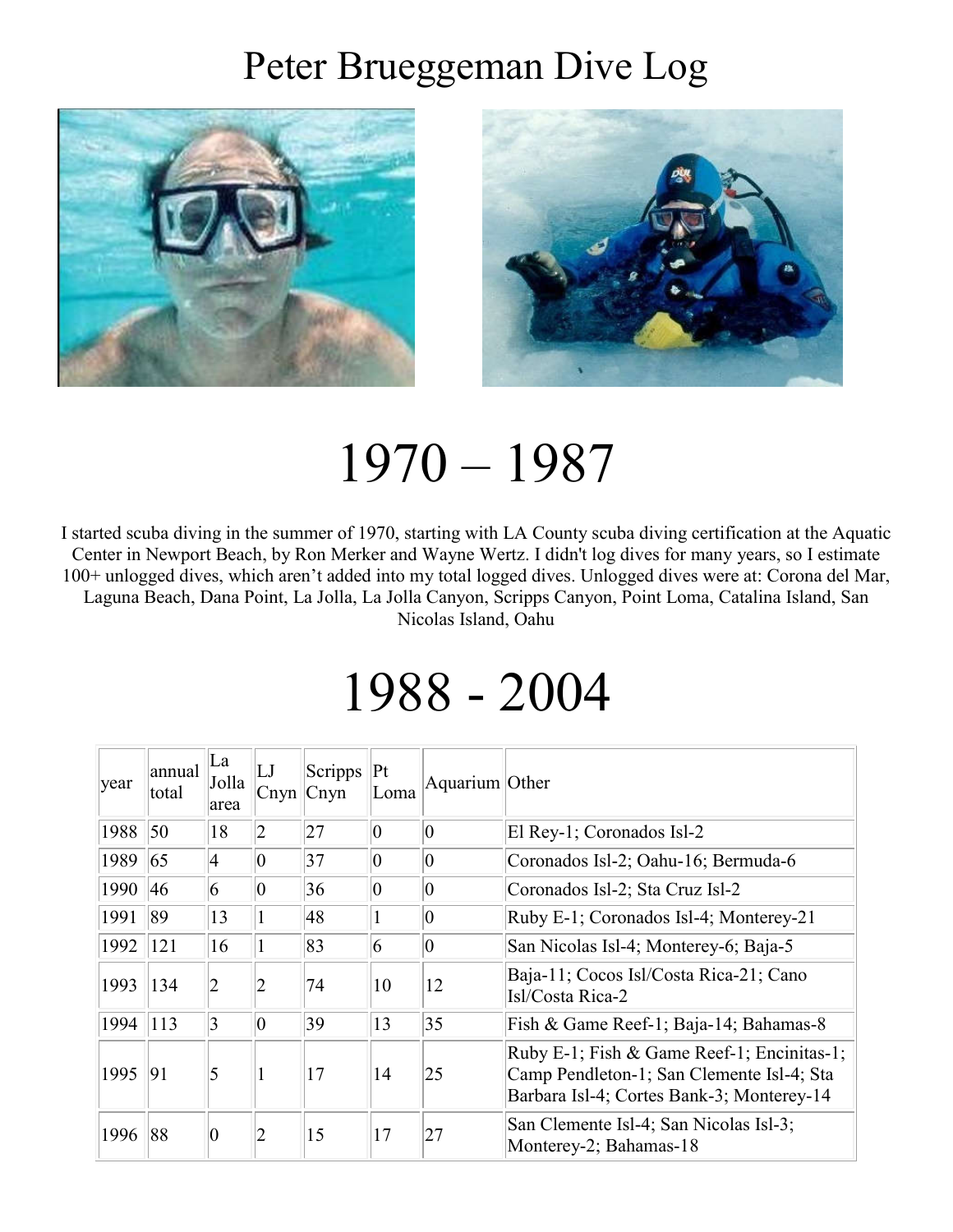| 1997              | 70              | $ 0\rangle$         | $ 0\rangle$     | 10                          | 13              | 24             | NOSC Tower-2; Antarctica-21                                                                                                                                                                                                                                                                                                                                                                                                                                                                                              |
|-------------------|-----------------|---------------------|-----------------|-----------------------------|-----------------|----------------|--------------------------------------------------------------------------------------------------------------------------------------------------------------------------------------------------------------------------------------------------------------------------------------------------------------------------------------------------------------------------------------------------------------------------------------------------------------------------------------------------------------------------|
| 1998              | 40              | $\overline{3}$      | $\mathbf{1}$    | $ 2\>$                      | 12              | 13             | El Rey-2; NOSC Tower-1; SD Shark Dive-6                                                                                                                                                                                                                                                                                                                                                                                                                                                                                  |
| 1999              | 72              | $ 0\rangle$         | $ 0\rangle$     | 3                           | 18              | 15             | Ruby E-4; NOSC Tower-1; Catalina Isl-3;<br>Antarctica-28                                                                                                                                                                                                                                                                                                                                                                                                                                                                 |
| 2000              | 56              | $ 0\rangle$         | $\vert 4 \vert$ | $ 0\rangle$                 | 14              | 24             | Yukon-5; San Clemente Isl-3; Catalina Isl-3;<br>SD Shark Dive-2; Oahu-1                                                                                                                                                                                                                                                                                                                                                                                                                                                  |
| 2001              | 68              | 1                   | 6               | $ 0\rangle$                 | 5               | 21             | Yukon-4; NOSC Tower-1; Coronados Isl-3;<br>Sta Barbara Isl-3; SD Shark Dive-4;<br>Monterey-6; Italy-14                                                                                                                                                                                                                                                                                                                                                                                                                   |
| 2002              | 78              | $ 0\rangle$         | $\overline{5}$  | $ 0\rangle$                 |                 | 18             | Yukon-5; Ruby E-2; Guadalupe Isl White<br>Shark-14; Mazatlan-2; Palau-31                                                                                                                                                                                                                                                                                                                                                                                                                                                 |
| 2003              | 33              | $ 0\rangle$         | $\mathbf{1}$    | $ 0\rangle$                 | $ 3\rangle$     | 21             | Yukon-2; Ruby E-1; P38-1; Monterey-4                                                                                                                                                                                                                                                                                                                                                                                                                                                                                     |
| 2004              | 69              | $ 0\rangle$         | $ 0\rangle$     | $ 0\rangle$                 | 5               | 20             | Yukon-3; NOSC Tower-1; Catalina Isl-3;<br>Indonesia-37                                                                                                                                                                                                                                                                                                                                                                                                                                                                   |
| year              | annual<br>total | La<br>Jolla<br>area | LI<br>Cnyn      | Scripps<br>C <sub>nyn</sub> | $ P_t $<br>Loma | Aquarium Other |                                                                                                                                                                                                                                                                                                                                                                                                                                                                                                                          |
| <b>Total</b> 1283 |                 | 71                  | 26              | 391                         | 132             | 255            | El Rey-3; Ruby E-9; Yukon-16; NOSC<br>Tower-6; Fish & Game Reef-2; P38-1;<br>Encinitas-1; Camp Pendleton-1; Coronados<br>Islands-13; SD Shark Dive-12; San Clemente<br>Island-11; Santa Barbara Island-7; Catalina<br>Island-9; Cortes Bank-3; San Nicolas Island-<br>7; Santa Cruz Island-2; Monterey-53; Oahu-<br>17; Baja-30; Guadalupe Island White Shark-<br>14; Mazatlan-2; Cocos Island/Costa Rica-21;<br>Cano Island/Costa Rica-2; Bermuda-6;<br>Bahamas-26; Italy-14; Palau-31; Indonesia-<br>37; Antarctica-49 |

#### 2005 Annual Total: 20. Bahamas-11; Yukon-4; Point Loma-3; Ruby E-2 Running Total: 1303

Point Loma-135; Yukon-20; La Jolla area-71; LJ Canyon-26; Scripps Canyon-391; Ruby E-11; NOSC Tower-6; El Rey-3; Fish & Game Reef-2; P38-1; Encinitas-1; Camp Pendleton-1; Birch Aquarium-255; Coronados Islands-13; San Diego Shark Dive-12; San Clemente Island-11; Santa Barbara Island-7; Catalina Island-9; Cortes Bank-3; San Nicolas Island-7; Santa Cruz Island-2; Monterey-53; Oahu-17; Baja-30; Guadalupe Island White Shark-14; Mazatlan-2; Cocos Island/Costa Rica-21; Cano Island/Costa Rica-2; Bermuda-6; Bahamas-37; Italy-14; Palau-31; Indonesia-37; Antarctica-49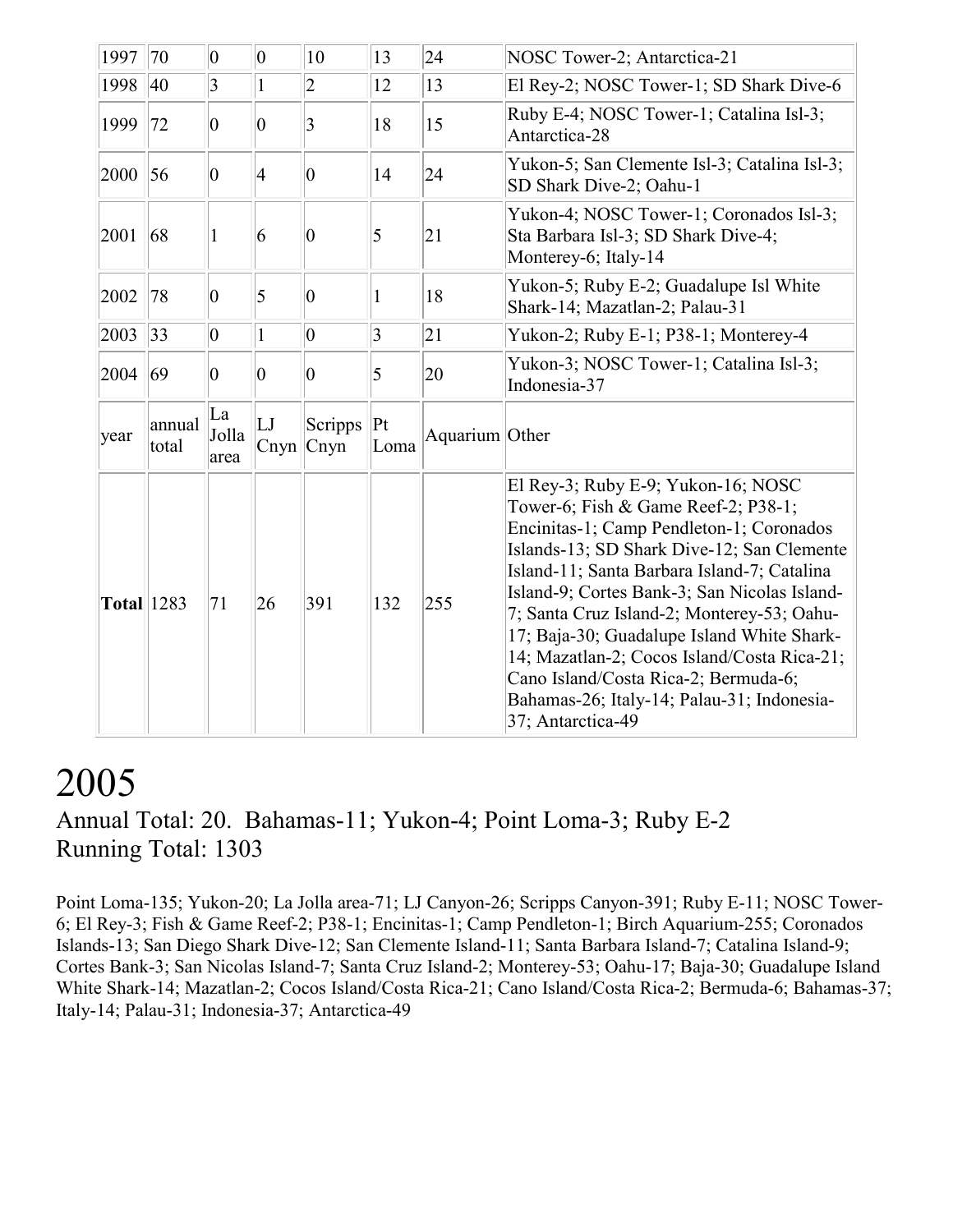#### 2006 Annual Total: 22. Point Loma-6; Yukon-2; Ruby E-2; NOSC Tower-1; Guadalupe Island-11 Running Total: 1325

Point Loma-141; Yukon-22; La Jolla area-71; LJ Canyon-26; Scripps Canyon-391; Ruby E-13; NOSC Tower-7; El Rey-3; Fish & Game Reef-2; P38-1; Encinitas-1; Camp Pendleton-1; Birch Aquarium-255; Coronados Islands-13; San Diego Shark Dive-12; San Clemente Island-11; Santa Barbara Island-7; Catalina Island-9; Cortes Bank-3; San Nicolas Island-7; Santa Cruz Island-2; Monterey-53; Oahu-17; Baja-30; Guadalupe Island White Shark-25; Mazatlan-2; Cocos Island/Costa Rica-21; Cano Island/Costa Rica-2; Bermuda-6; Bahamas-37; Italy-14; Palau-31; Indonesia-37; Antarctica-49

### 2007

Annual Total: 10. Point Loma-5; La Jolla Canyon-2; La Jolla-1; Sarasota Florida-2 Running Total: 1335

Point Loma-146; Yukon-22; La Jolla area-72; LJ Canyon-28; Scripps Canyon-391; Ruby E-13; NOSC Tower-7; El Rey-3; Fish & Game Reef-2; P38-1; Encinitas-1; Camp Pendleton-1; Birch Aquarium-255; Coronados Islands-13; San Diego Shark Dive-12; San Clemente Island-11; Santa Barbara Island-7; Catalina Island-9; Cortes Bank-3; San Nicolas Island-7; Santa Cruz Island-2; Monterey-53; Sarasota Florida-2; Oahu-17; Baja-30; Guadalupe Island White Shark-25; Mazatlan-2; Cocos Island/Costa Rica-21; Cano Island/Costa Rica-2; Bermuda-6; Bahamas-37; Italy-14; Palau-31; Indonesia-37; Antarctica-49

#### 2008

Annual Total: 13. Point Loma-6; La Jolla Canyon-3; La Jolla-1; Yukon-2; NOSC Tower-1 Running Total: 1348

Point Loma-152; Yukon-24; La Jolla area-73; LJ Canyon-31; Scripps Canyon-391; Ruby E-13; NOSC Tower-8; El Rey-3; Fish & Game Reef-2; P38-1; Encinitas-1; Camp Pendleton-1; Birch Aquarium-255; Coronados Islands-13; San Diego Shark Dive-12; San Clemente Island-11; Santa Barbara Island-7; Catalina Island-9; Cortes Bank-3; San Nicolas Island-7; Santa Cruz Island-2; Monterey-53; Sarasota Florida-2; Oahu-17; Baja-30; Guadalupe Island White Shark-25; Mazatlan-2; Cocos Island/Costa Rica-21; Cano Island/Costa Rica-2; Bermuda-6; Bahamas-37; Italy-14; Palau-31; Indonesia-37; Antarctica-49

#### 2009

Annual Total: 8. Point Loma-5; Yukon-2; Ruby E-1 Running Total: 1356

Point Loma-157; Yukon-26; La Jolla area-73; LJ Canyon-31; Scripps Canyon-391; Ruby E-14; NOSC Tower-8; El Rey-3; Fish & Game Reef-2; P38-1; Encinitas-1; Camp Pendleton-1; Birch Aquarium-255; Coronados Islands-13; San Diego Shark Dive-12; San Clemente Island-11; Santa Barbara Island-7; Catalina Island-9;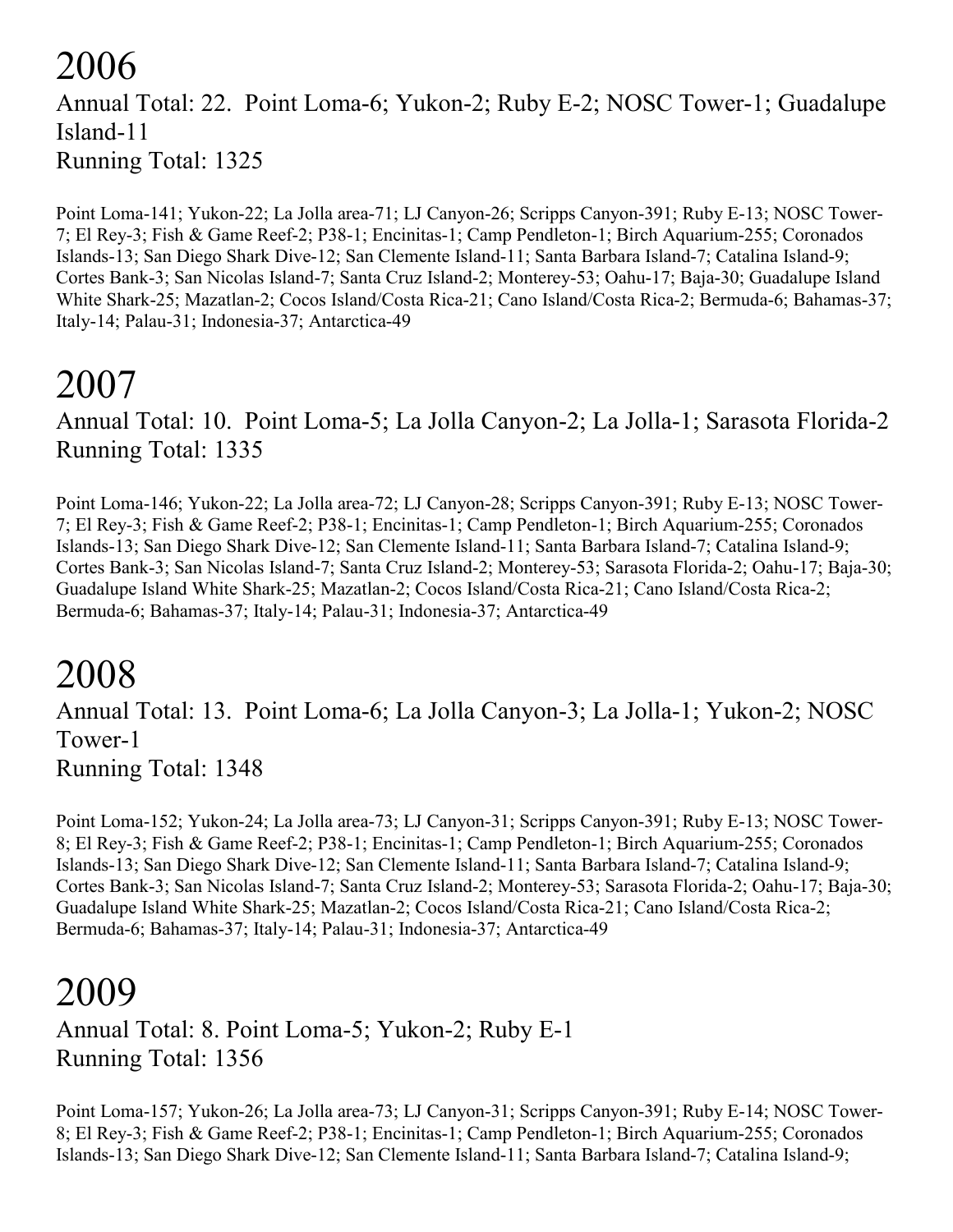Cortes Bank-3; San Nicolas Island-7; Santa Cruz Island-2; Monterey-53; Sarasota Florida-2; Oahu-17; Baja-30; Guadalupe Island White Shark-25; Mazatlan-2; Cocos Island/Costa Rica-21; Cano Island/Costa Rica-2; Bermuda-6; Bahamas-37; Italy-14; Palau-31; Indonesia-37; Antarctica-49

## 2010

Annual Total: 11. Point Loma-8; Yukon-3 Running Total: 1367

Point Loma-165; Yukon-29; La Jolla area-73; LJ Canyon-31; Scripps Canyon-391; Ruby E-14; NOSC Tower-8; El Rey-3; Fish & Game Reef-2; P38-1; Encinitas-1; Camp Pendleton-1; Birch Aquarium-255; Coronados Islands-13; San Diego Shark Dive-12; San Clemente Island-11; Santa Barbara Island-7; Catalina Island-9; Cortes Bank-3; San Nicolas Island-7; Santa Cruz Island-2; Monterey-53; Sarasota Florida-2; Oahu-17; Baja-30; Guadalupe Island White Shark-25; Mazatlan-2; Cocos Island/Costa Rica-21; Cano Island/Costa Rica-2; Bermuda-6; Bahamas-37; Italy-14; Palau-31; Indonesia-37; Antarctica-49

### 2011

Annual Total: 17. Point Loma-10; Yukon-4; La Jolla Canyon-3 Running Total: 1384

Point Loma-175; Yukon-33; La Jolla area-73; LJ Canyon-34; Scripps Canyon-391; Ruby E-14; NOSC Tower-8; El Rey-3; Fish & Game Reef-2; P38-1; Encinitas-1; Camp Pendleton-1; Birch Aquarium-255; Coronados Islands-13; San Diego Shark Dive-12; San Clemente Island-11; Santa Barbara Island-7; Catalina Island-9; Cortes Bank-3; San Nicolas Island-7; Santa Cruz Island-2; Monterey-53; Sarasota Florida-2; Oahu-17; Baja-30; Guadalupe Island White Shark-25; Mazatlan-2; Cocos Island/Costa Rica-21; Cano Island/Costa Rica-2; Bermuda-6; Bahamas-37; Italy-14; Palau-31; Indonesia-37; Antarctica-49

#### 2012

Annual Total: 29. Point Loma-13; Yukon-4; La Jolla Canyon-1; Riviera Beach Florida-11 Running Total: 1413

Point Loma-188; Yukon-37; La Jolla area-73; LJ Canyon-35; Scripps Canyon-391; Ruby E-14; NOSC Tower-8; El Rey-3; Fish & Game Reef-2; P38-1; Encinitas-1; Camp Pendleton-1; Birch Aquarium-255; Coronados Islands-13; San Diego Shark Dive-12; San Clemente Island-11; Santa Barbara Island-7; Catalina Island-9; Cortes Bank-3; San Nicolas Island-7; Santa Cruz Island-2; Monterey-53; Riviera Beach Florida-11; Sarasota Florida-2; Oahu-17; Baja-30; Guadalupe Island White Shark-25; Mazatlan-2; Cocos Island/Costa Rica-21; Cano Island/Costa Rica-2; Bermuda-6; Bahamas-37; Italy-14; Palau-31; Indonesia-37; Antarctica-49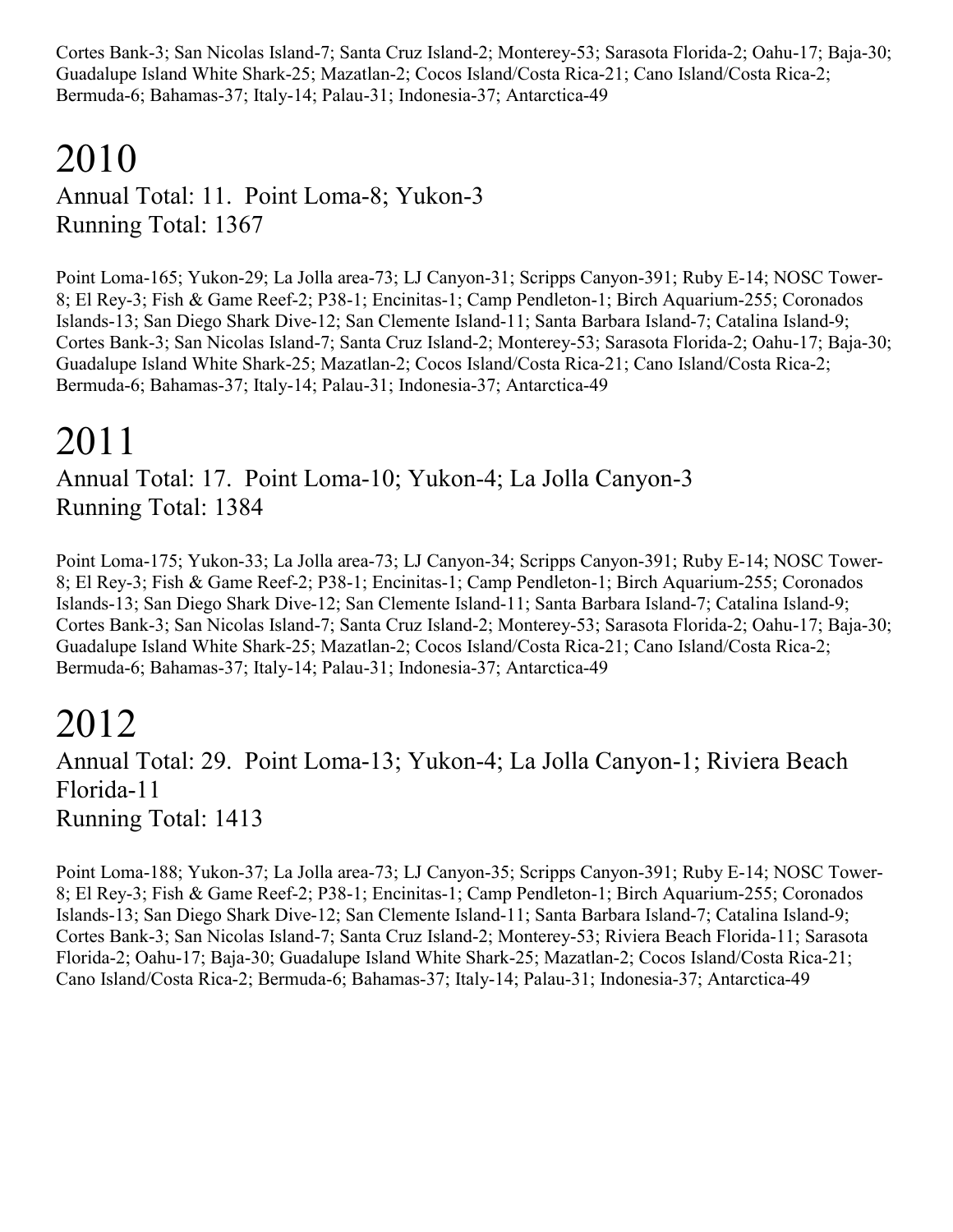2013

Annual Total: 12. Point Loma-11; Yukon-1 Running Total: 1425

Point Loma-199; Yukon-38; etc.

#### 2014

Annual Total: 6. Point Loma-4; Yukon-2 Running Total: 1431

Point Loma-203; Yukon-40; etc.

#### 2015

Annual Total: 13. Point Loma-10; Yukon-3 Running Total: 1444

Point Loma-213; Yukon-43; etc.

#### 2016 Annual Total: 4. Point Loma-1; Yukon-3 Running Total: 1448

Point Loma-214; Yukon-46; etc.

### 2017

Annual Total: 13. Point Loma-11; Yukon-2 Running Total: 1461

Point Loma-225; Yukon-48; La Jolla area-73; LJ Canyon-35; Scripps Canyon-391; Ruby E-14; NOSC Tower-8; El Rey-3; Fish & Game Reef-2; P38-1; Encinitas-1; Camp Pendleton-1; Birch Aquarium-255; Coronados Islands-13; San Diego Shark Dive-12; San Clemente Island-11; Santa Barbara Island-7; Catalina Island-9; Cortes Bank-3; San Nicolas Island-7; Santa Cruz Island-2; Monterey-53; Riviera Beach Florida-11; Sarasota Florida-2; Oahu-17; Baja-30; Guadalupe Island White Shark-25; Mazatlan-2; Cocos Island/Costa Rica-21; Cano Island/Costa Rica-2; Bermuda-6; Bahamas-37; Italy-14; Palau-31; Indonesia-37; Antarctica-49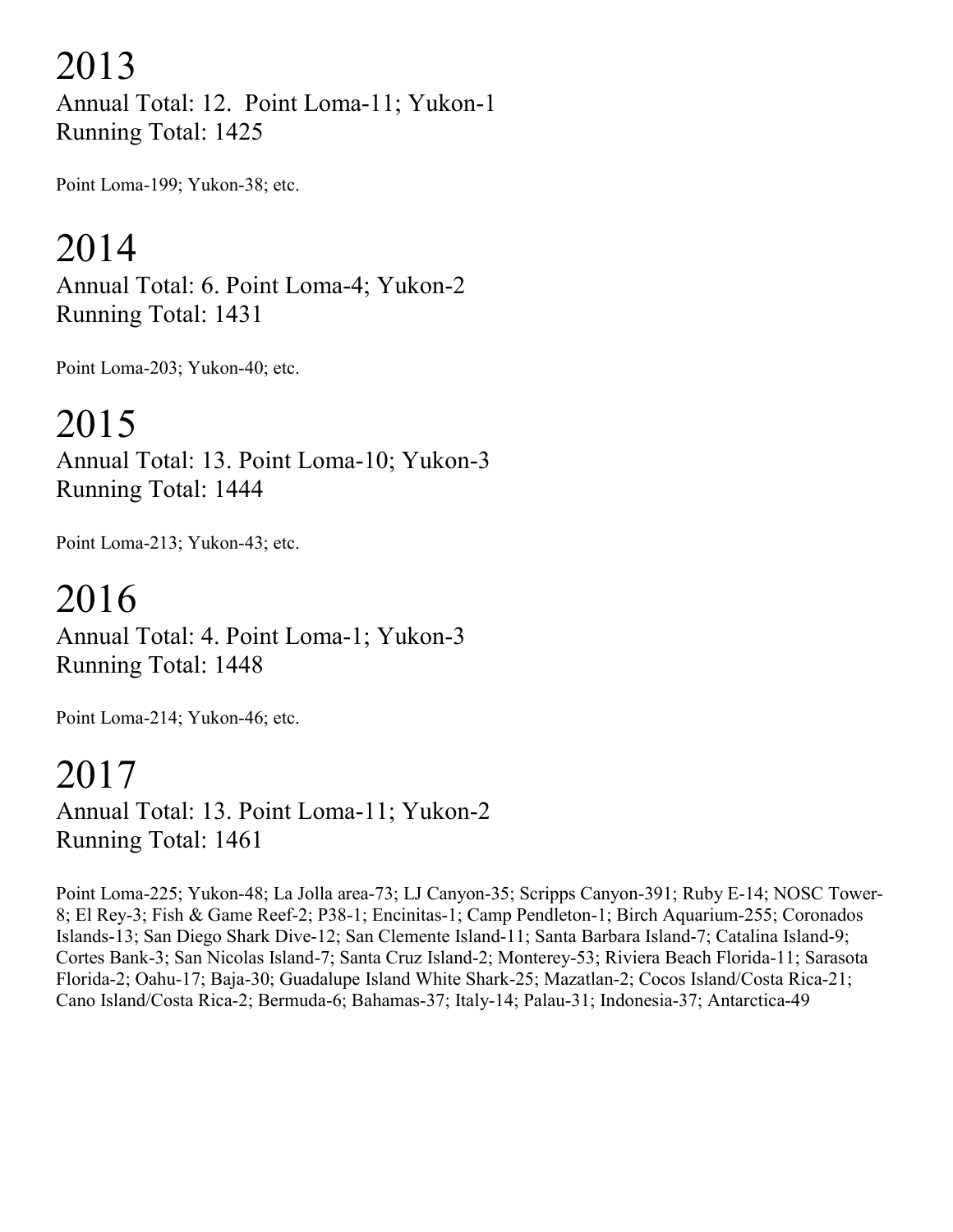#### 2018 Annual Total: 8. Point Loma-7; Yukon-1 Running Total: 1469

Point Loma-232; Yukon-49; La Jolla area-73; LJ Canyon-35; Scripps Canyon-391; Ruby E-14; NOSC Tower-8; El Rey-3; Fish & Game Reef-2; P38-1; Encinitas-1; Camp Pendleton-1; Birch Aquarium-255; Coronados Islands-13; San Diego Shark Dive-12; San Clemente Island-11; Santa Barbara Island-7; Catalina Island-9; Cortes Bank-3; San Nicolas Island-7; Santa Cruz Island-2; Monterey-53; Riviera Beach Florida-11; Sarasota Florida-2; Oahu-17; Baja California-30; Guadalupe Island White Shark-25; Mazatlan-2; Cocos Island/Costa Rica-21; Cano Island/Costa Rica-2; Bermuda-6; Bahamas-37; Italy-14; Palau-31; Indonesia-37; Antarctica-49

#### 2019

Annual Total: 14. Point Loma-9; Yukon-5 Running Total: 1483

Point Loma-241; Yukon-53; La Jolla area-73; LJ Canyon-35; Scripps Canyon-391; Ruby E-14; NOSC Tower-8; El Rey-3; Fish & Game Reef-2; P38-1; Encinitas-1; Camp Pendleton-1; Birch Aquarium-255; Coronados Islands-13; San Diego Shark Dive-12; San Clemente Island-11; Santa Barbara Island-7; Catalina Island-9; Cortes Bank-3; San Nicolas Island-7; Santa Cruz Island-2; Monterey-53; Riviera Beach Florida-11; Sarasota Florida-2; Oahu-17; Baja California-30; Guadalupe Island White Shark-25; Mazatlan-2; Cocos Island/Costa Rica-21; Cano Island/Costa Rica-2; Bermuda-6; Bahamas-37; Italy-14; Palau-31; Indonesia-37; Antarctica-49

#### 2020

Annual Total: 1. Yukon-1 Running Total: 1484

Point Loma-241; Yukon-54; La Jolla area-73; LJ Canyon-35; Scripps Canyon-391; Ruby E-14; NOSC Tower-8; El Rey-3; Fish & Game Reef-2; P38-1; Encinitas-1; Camp Pendleton-1; Birch Aquarium-255; Coronados Islands-13; San Diego Shark Dive-12; San Clemente Island-11; Santa Barbara Island-7; Catalina Island-9; Cortes Bank-3; San Nicolas Island-7; Santa Cruz Island-2; Monterey-53; Riviera Beach Florida-11; Sarasota Florida-2; Oahu-17; Baja California-30; Guadalupe Island White Shark-25; Mazatlan-2; Cocos Island/Costa Rica-21; Cano Island/Costa Rica-2; Bermuda-6; Bahamas-37; Italy-14; Palau-31; Indonesia-37; Antarctica-49

#### 2021

Annual Total: 7. Point Loma-2; Yukon-5 Running Total: 1491

Point Loma-243; Yukon-59; La Jolla area-73; LJ Canyon-35; Scripps Canyon-391; Ruby E-14; NOSC Tower-8; El Rey-3; Fish & Game Reef-2; P38-1; Encinitas-1; Camp Pendleton-1; Birch Aquarium-255; Coronados Islands-13; San Diego Shark Dive-12; San Clemente Island-11; Santa Barbara Island-7; Catalina Island-9; Cortes Bank-3; San Nicolas Island-7; Santa Cruz Island-2; Monterey-53; Riviera Beach Florida-11; Sarasota Florida-2; Oahu-17; Baja California-30; Guadalupe Island White Shark-25; Mazatlan-2; Cocos Island/Costa Rica-21; Cano Island/Costa Rica-2; Bermuda-6; Bahamas-37; Italy-14; Palau-31; Indonesia-37; Antarctica-49